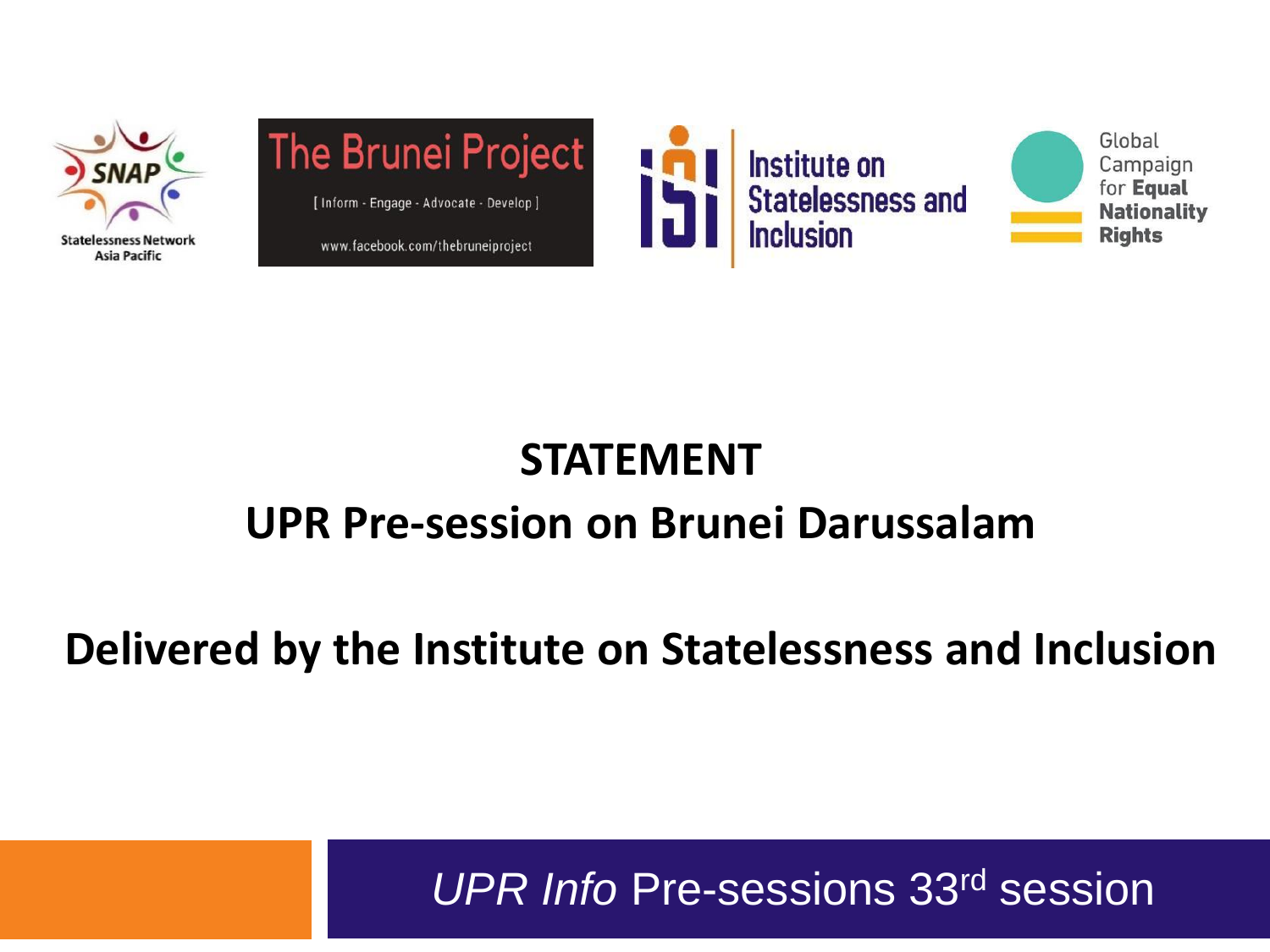

- ➢ Barriers faced by ethnic minority populations in acquiring and confirming citizenship
- ➢ Childhood statelessness and barriers to birth registration
- ➢ Discriminatory aspects of the naturalisation process
- ➢ The impact of statelessness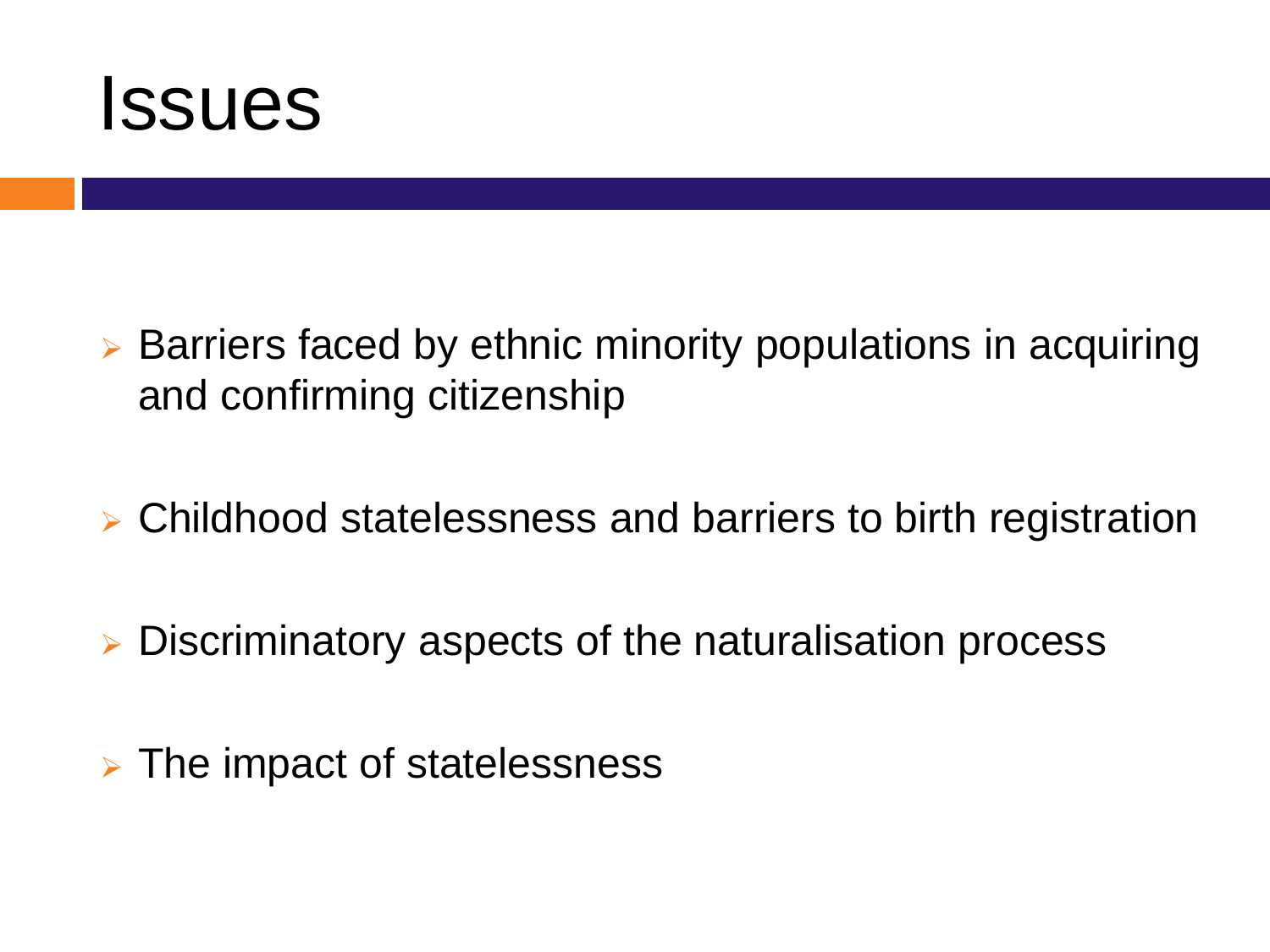## Recommendations from Second UPR **Cycle**

Mexico - "*reduction of cases of statelessness*" (accepted)

Iran - "*integration and naturalization of stateless persons who are permanent residents*" (accepted)

However, is yet to take meaningful steps towards implementing these commitments.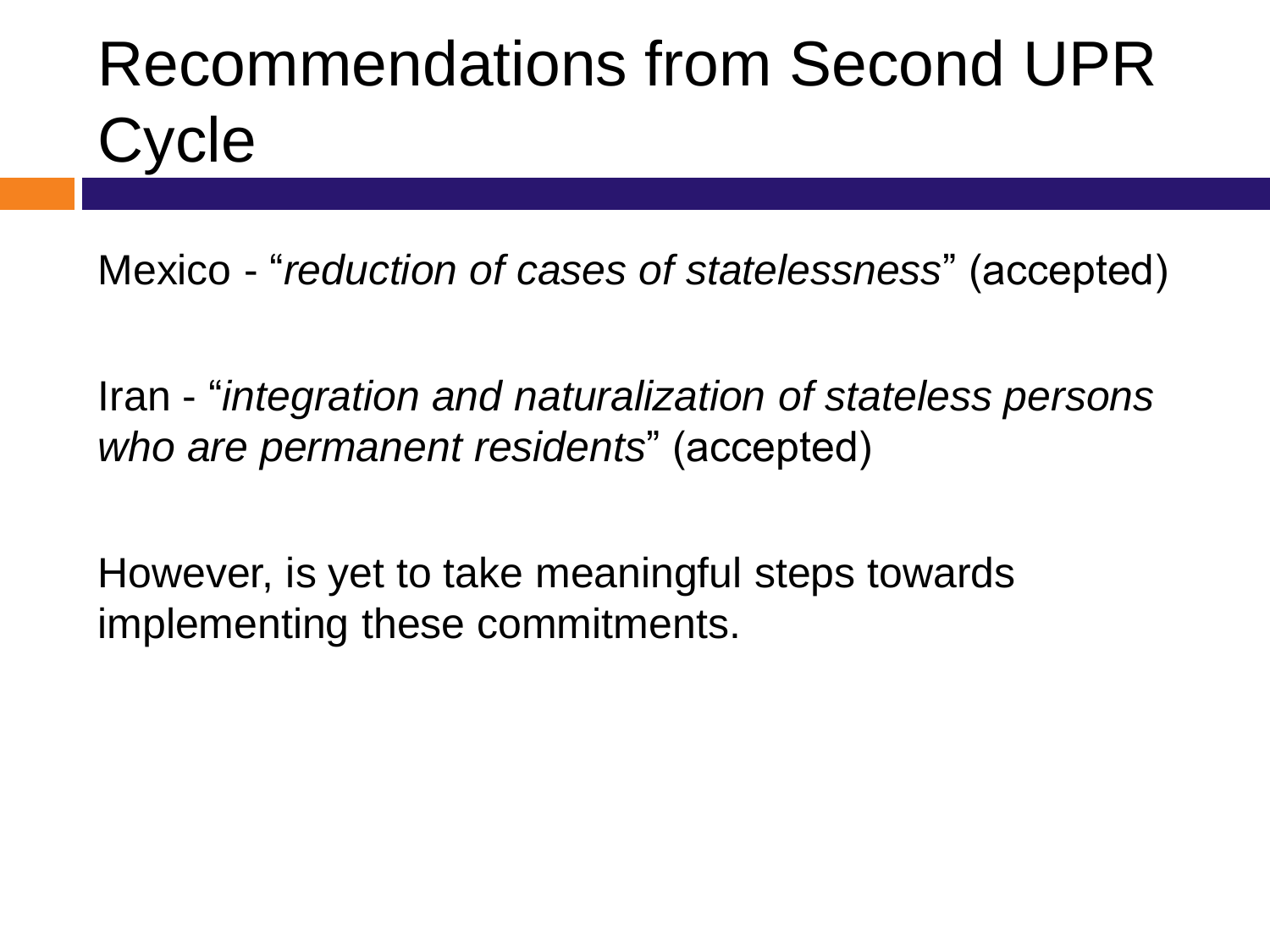### **Barriers to acquiring and confirming citizenship, faced by ethnic minority populations**

- ➢ Size and profile of stateless population is unknown.
- $\triangleright$  The discriminatory provisions, such as article 4 (1) (a) of the *1961 Brunei Nationality Act* are the key causes of statelessness.
- ➢ Minorities, such as ethnic Chinese, must apply for citizenship by registration or naturalisation.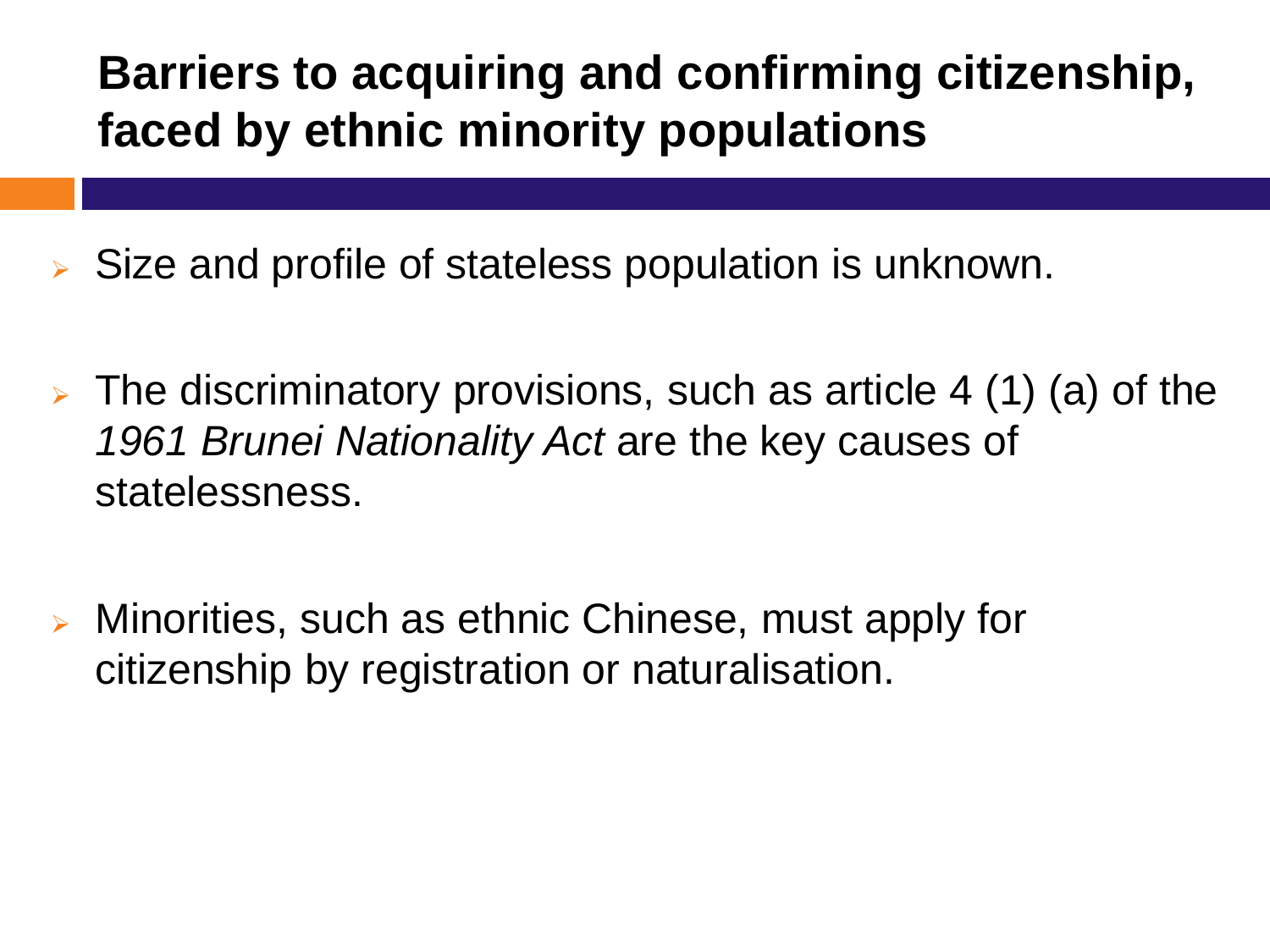### **Childhood statelessness risks arising from barriers to birth registration**

Indigenous populations in rural areas, such as the Dusun and Iban, continue to experience significant barriers in accessing birth registration.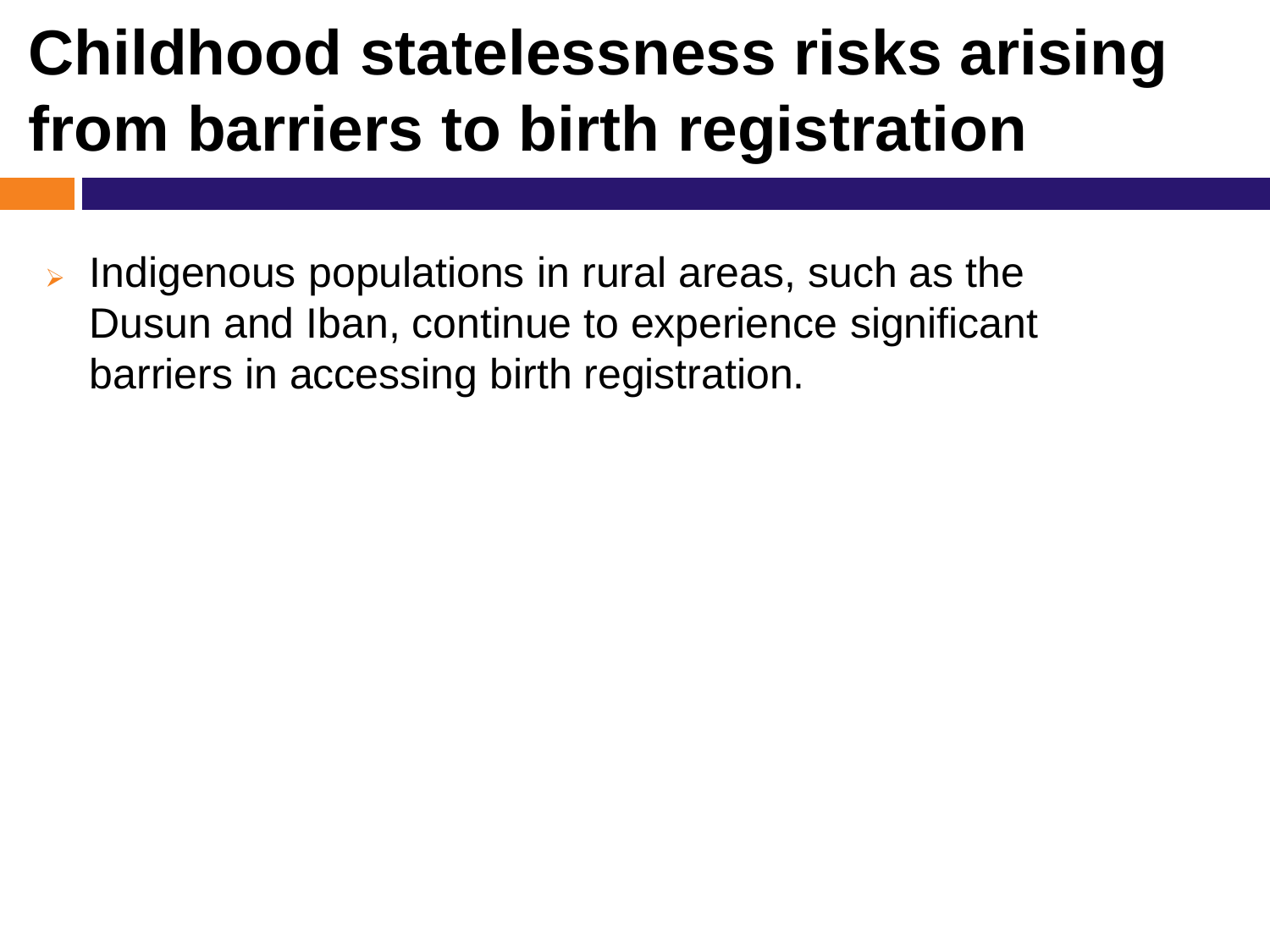### Discriminatory aspects of the naturalisation process and the impact of statelessness

➢ Stateless permanent residents in Brunei Darussalam can access some but not all rights.

*"My parents purchased land in Belait District more than 30 years ago*  with their hard-earned money and built a house for our family. Yet none *of us are able to legally put our names on the paper work. It's ridiculous that we couldn't add my father's name to the land he purchased and on the house he built - and calls "home."*

➢ Stateless persons who are not registered as permanent residents are further disadvantaged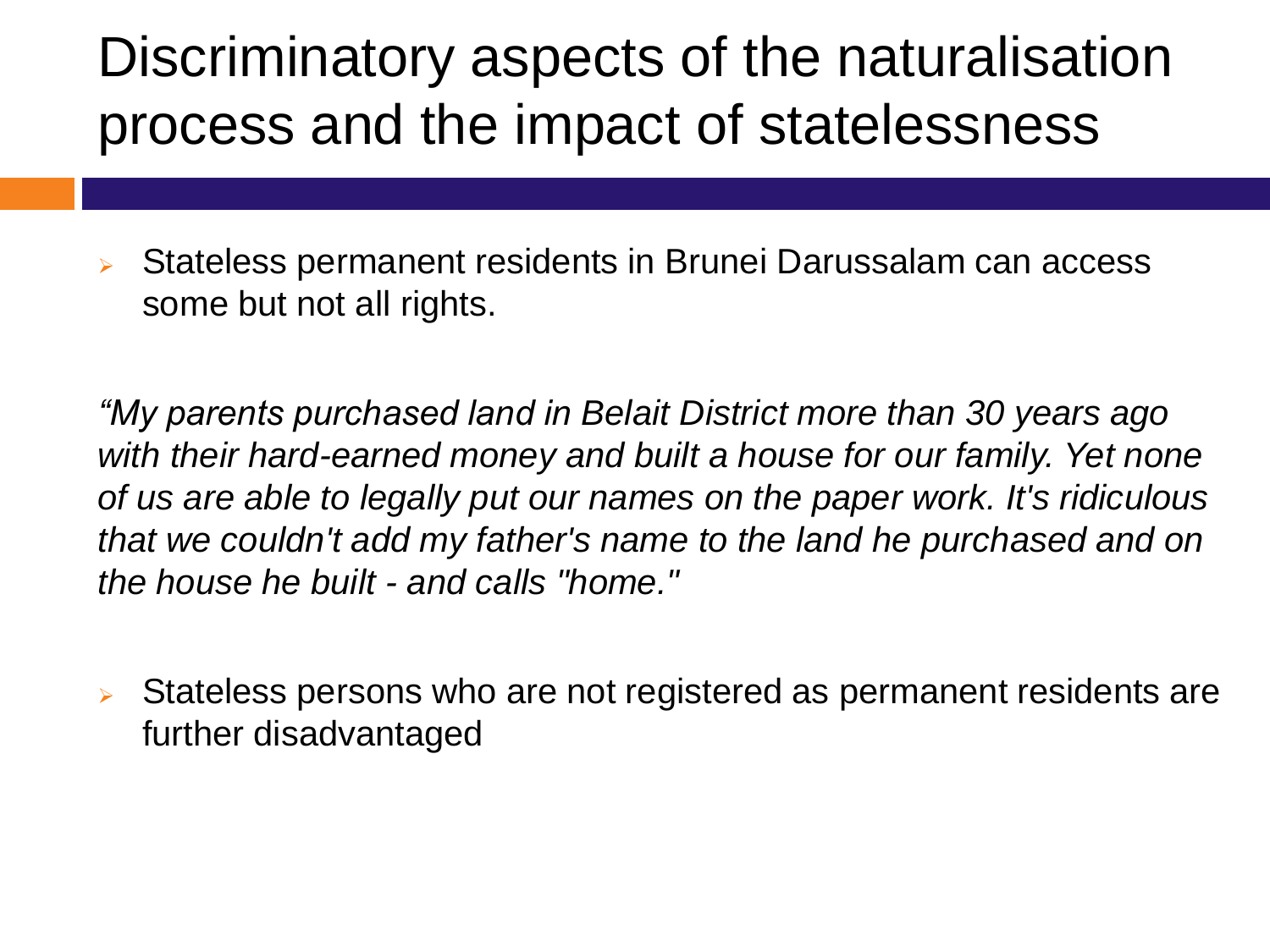## Recommendations

- 1. Reform the *1961 Brunei Nationality Act* to remove provisions that discriminate on the basis of race, in particular article 4 (1) (a);
- 2. Ensure that stateless persons have their right to a nationality restored;
- 3. Fully promote, respect, protect and fulfil its obligations towards stateless persons under international human rights law, including those protected under the CEDAW, CRPD and CRC, which includes the right to nationality;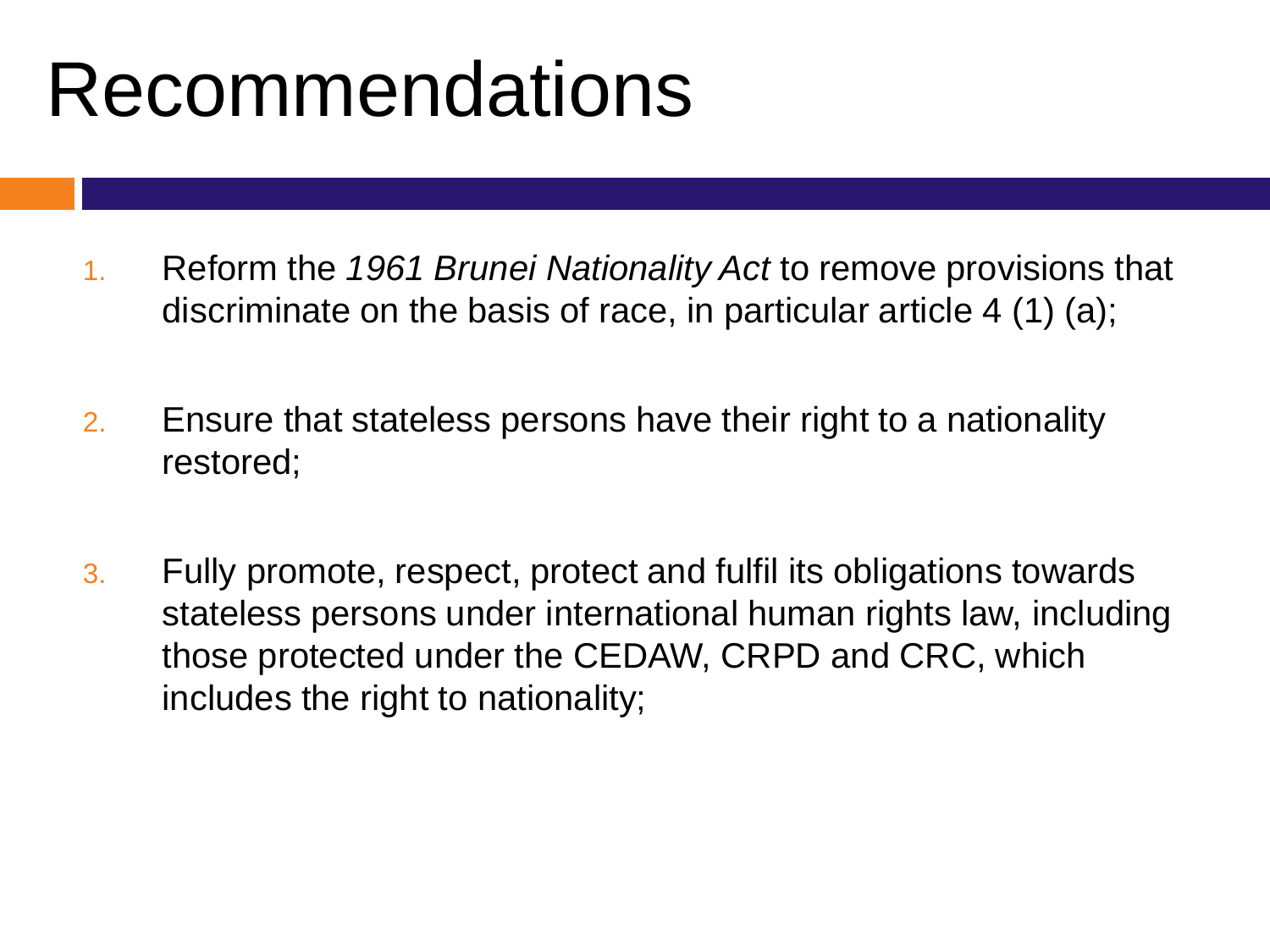## Recommendations

- 4. Ensure that all stateless persons have equal access governmentissued identity documentation and to passports; and,
- 5. Facilitate universal birth registration by addressing barriers faced by indigenous populations in rural areas, including the Dasun and Iban populations.